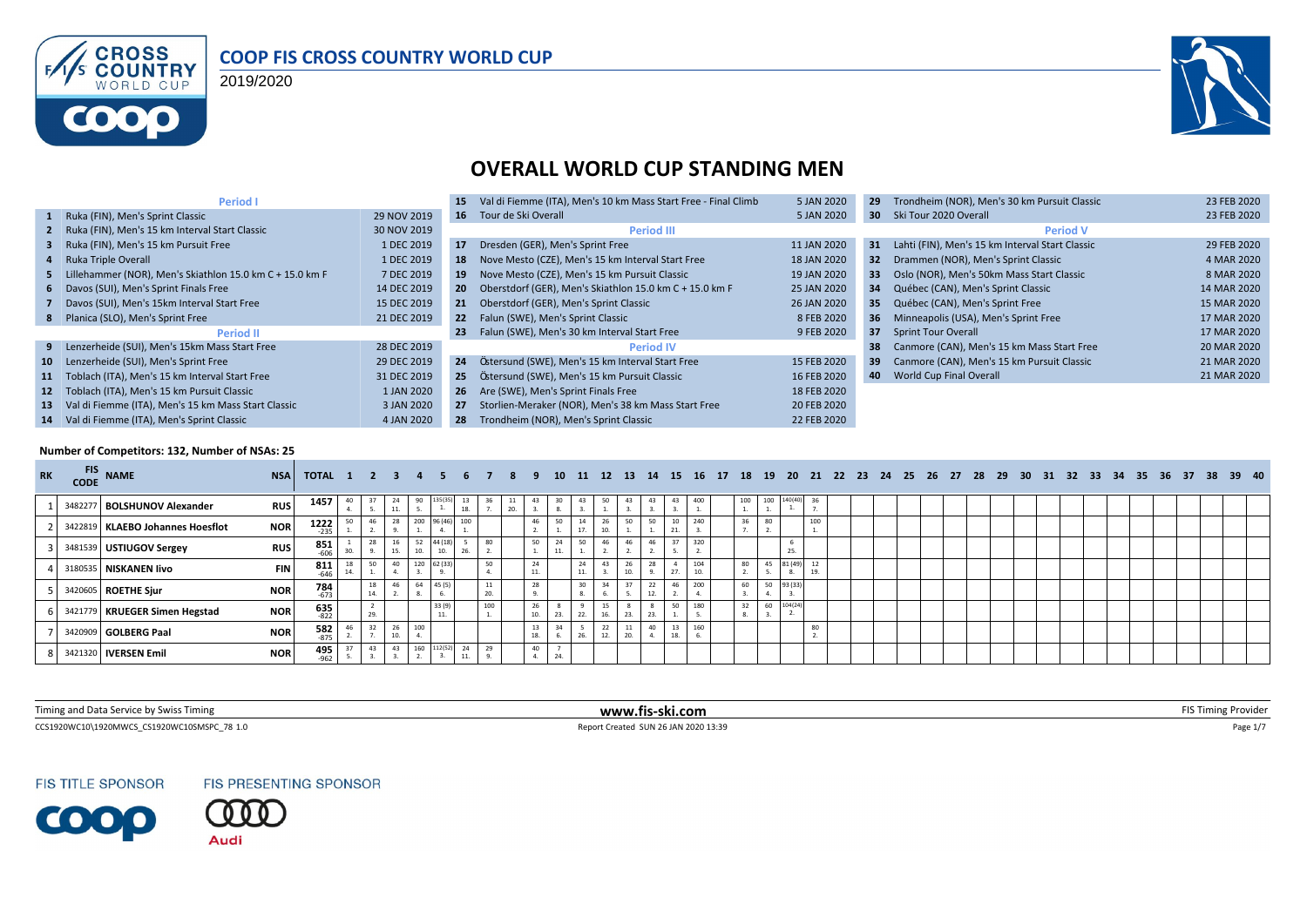





| RK           | CODE | FIS NAME                        | <b>NSA</b> | <b>TOTAL 1 2 3</b>     |           |                                         |                                         |                                         |                           |                                         |                     |                                                       |                      | -11-                                    | -12                | - 13                                    | - 14          | 15 <sup>1</sup>       | 16 17                 | - 18                  | - 19                                    | - 20                  |                       | 21 22 23 24 | - 25 | - 26 | - 27 | -28 | - 29 | - 30 - | 31 32 33 |  | 34 35 | -36 | - 37 | -38 | 39 40 |  |
|--------------|------|---------------------------------|------------|------------------------|-----------|-----------------------------------------|-----------------------------------------|-----------------------------------------|---------------------------|-----------------------------------------|---------------------|-------------------------------------------------------|----------------------|-----------------------------------------|--------------------|-----------------------------------------|---------------|-----------------------|-----------------------|-----------------------|-----------------------------------------|-----------------------|-----------------------|-------------|------|------|------|-----|------|--------|----------|--|-------|-----|------|-----|-------|--|
| $\mathbf{q}$ |      | 3420586 HOLUND Hans Christer    | <b>NOR</b> | 470<br>-987            |           | $\frac{30}{8}$                          | $\begin{array}{c} 50 \\ 1. \end{array}$ | $\begin{array}{c} 80 \\ 6. \end{array}$ | 16(36<br>$\overline{2}$ . |                                         |                     | $\frac{32}{7}$                                        |                      | $\begin{array}{c} 37 \\ 5. \end{array}$ | $\frac{32}{7}$     | $\begin{array}{c} 30 \\ 8. \end{array}$ |               |                       |                       |                       |                                         | 63 (18<br>5.          |                       |             |      |      |      |     |      |        |          |  |       |     |      |     |       |  |
| 10           |      | 3481803 MELNICHENKO Andrey      | <b>RUS</b> | 420<br>$-1037$         |           | $\overline{7}$<br>24.                   | 14<br>17.                               | 18<br>22.                               |                           |                                         | 24<br>11.           | 11<br>20.                                             |                      | 32<br>$\overline{7}$                    | 14<br>17.          | 16<br>15.                               | 34            | 32<br>$\overline{7}$  | 128<br>8.             | 50<br>4.              | 40<br>6.                                |                       |                       |             |      |      |      |     |      |        |          |  |       |     |      |     |       |  |
| 11           |      | 3481132 LARKOV Andrey           | <b>RUS</b> | 392<br>$-1065$         |           | 34<br>6.                                | 13<br>18.                               | 48<br>11.                               | 18<br>14.                 |                                         |                     | $18\,$<br>14.                                         | 12<br>19.            |                                         | 11<br>20.          | 40<br>$\overline{A}$                    | 30            | 28<br>9.              | 80<br>13.             | 11<br>20.             | $20\,$<br>13.                           | 58 (18)<br>6.         |                       |             |      |      |      |     |      |        |          |  |       |     |      |     |       |  |
| 12           |      | 3510023 COLOGNA Dario           | SUI        | 388<br>$-1069$         |           |                                         |                                         |                                         |                           |                                         | 60<br>3.            | 34<br>6.                                              |                      | 15<br>16.                               | 20<br>13.          | 34<br>6.                                | -2<br>29.     | 34<br>6.              | 144<br>$\overline{7}$ |                       |                                         | 45 (9)<br>7.          |                       |             |      |      |      |     |      |        |          |  |       |     |      |     |       |  |
| 13           |      | 3180557 HYVARINEN Perttu        | <b>FIN</b> | 345<br>$-1112$         |           | 14<br>17.                               | 37<br>5.                                | 40<br>13.                               | 28.                       |                                         | 15<br>16.           | $\overline{4}$<br>27.                                 |                      | 16<br>15.                               | 24<br>11.          | 18<br>14.                               | 28.           | 16<br>15.             | 72<br>14.             | 6.                    | 40<br>36<br>7.                          | $\overline{7}$<br>24. |                       |             |      |      |      |     |      |        |          |  |       |     |      |     |       |  |
| 14           |      | 3481432 MALTSEV Artem           | <b>RUS</b> | $343 - 1114$           | 25.       | 8<br>23.                                | 9<br>22.                                | 22<br>20.                               |                           |                                         | <sup>1</sup><br>30. | $\overline{7}$<br>24.                                 | 18<br>14.            | 34<br>6.                                | 40<br>$\mathbf{A}$ | 22<br>12.                               | 14<br>17.     | 12<br>19.             | 116<br>$\mathbf{q}$   | 16<br>15.             | 18<br>14.                               |                       |                       |             |      |      |      |     |      |        |          |  |       |     |      |     |       |  |
| 15           |      | 3482280 SPITSOV Denis           | <b>RUS</b> | 339<br>$-1118$         |           |                                         |                                         |                                         | 38 (6)<br>-8.             |                                         | 40<br>6.            | 12<br>19.                                             |                      | 26<br>10.                               | 13<br>18.          | 32<br>7.                                | 26<br>10.     | 40<br>4.              | 96<br>$11.$           |                       |                                         | 16<br>15.             |                       |             |      |      |      |     |      |        |          |  |       |     |      |     |       |  |
| 16           |      | 3501223 BURMAN Jens             | <b>SWE</b> | 339<br>$-1118$         |           | 16<br>15.                               | 34<br>6.                                | 36<br>14.                               | 53 (17                    |                                         | 10<br>21.           | 10<br>21.                                             |                      | 11<br>$=20.$                            | 16<br>15.          | 24<br>11.                               |               | 24<br>11.             | 88<br>12.             | 2<br>29.              |                                         | 15<br>16.             |                       |             |      |      |      |     |      |        |          |  |       |     |      |     |       |  |
| 17           |      | 3500664 HALFVARSSON Calle       | SWE        | 330                    | 30        | $\begin{array}{c} 22 \\ 12 \end{array}$ | 18<br>14.                               | 58<br>9.                                |                           |                                         |                     |                                                       | 1<br>30.             | 40<br>$\mathbf{A}$                      | 37<br><b>5.</b>    | 28<br>9.                                | 9<br>22.      |                       | 64<br>15.             |                       | $\frac{12}{19}$                         |                       | 11<br>20.             |             |      |      |      |     |      |        |          |  |       |     |      |     |       |  |
| 18           |      | 3422619 VALNES Erik             | <b>NOR</b> | 314<br>$-1143$         | 20<br>13. | 10<br>21.                               | 30<br>8.                                | 44<br>12.                               |                           | $\frac{36}{7}$                          | $\mathbf{3}$        | 22<br>60<br>12.                                       | 32<br>$\overline{7}$ |                                         |                    |                                         |               |                       |                       |                       |                                         |                       | 60<br>$\overline{3}$  |             |      |      |      |     |      |        |          |  |       |     |      |     |       |  |
| 19           |      | 3190323 CHANAVAT Lucas          | <b>FRA</b> | $304$<br>$-1153$       | 22<br>12. |                                         |                                         |                                         |                           | 80<br>2.                                |                     | 100<br><sup>1</sup>                                   |                      |                                         |                    |                                         |               |                       |                       | 100<br>$\mathbf{1}$   |                                         |                       | $\overline{2}$<br>29. |             |      |      |      |     |      |        |          |  |       |     |      |     |       |  |
| 20           |      | 3501010 HAEGGSTROEM Johan       | SWE        | 297<br>$-1160$         | 32        | 13<br>18.                               |                                         | $\frac{28}{17}$                         |                           | 29<br>9.                                | 16<br>15.           | 24<br>$\begin{array}{c} 15 \\ 16. \end{array}$<br>11. | 37<br>-5.            |                                         |                    | - 6<br>25.                              | 18<br>14.     | $\overline{2}$<br>29. | $10\,$<br>31.         | 60<br>$\mathbf{3}$    |                                         |                       | $\overline{7}$<br>24. |             |      |      |      |     |      |        |          |  |       |     |      |     |       |  |
| 21           |      | 3290326 PELLEGRINO Federico     | <b>ITA</b> | 281<br>$-1176$         | 26.       | 20<br>13.                               |                                         | 24<br>19.                               |                           | $\begin{array}{c} 32 \\ 8. \end{array}$ |                     | 80<br>2.                                              | 46<br>$\overline{2}$ |                                         |                    |                                         | $20\,$<br>13. |                       |                       | $\overline{4}$<br>27. |                                         |                       | 50<br>4.              |             |      |      |      |     |      |        |          |  |       |     |      |     |       |  |
| 22           |      | 3421164 SKAR Sindre Bjoernestad | <b>NOR</b> | $268$<br>-1189         | 22.       | 24<br>11.                               | 28.                                     | 30<br>16.                               |                           | 50<br>4.                                |                     | 50<br>4.                                              |                      |                                         |                    |                                         |               |                       |                       | 80<br>2.              |                                         |                       | 22<br>12.             |             |      |      |      |     |      |        |          |  |       |     |      |     |       |  |
| 23           |      | 3481163 RETIVYKH Gleb           | <b>RUS</b> | 251<br>$-1206$         | 16<br>15. |                                         |                                         |                                         |                           | 45                                      |                     | 32<br>8.                                              | 40<br>$\overline{a}$ |                                         |                    |                                         | 37<br>-5.     |                       | 5<br>44.              | 36<br>7 <sub>1</sub>  |                                         |                       | 40<br>$\mathsf{f}$    |             |      |      |      |     |      |        |          |  |       |     |      |     |       |  |
| 24           |      | 3420994 TOENSETH Didrik         | <b>NOR</b> | 216<br>$-1241$         |           | 40<br>4.                                | 32<br>7.                                | 72<br>7.                                |                           |                                         |                     | 14<br>17.                                             |                      |                                         |                    |                                         |               |                       |                       | 26<br>10.             | $\begin{array}{c} 32 \\ 8. \end{array}$ |                       |                       |             |      |      |      |     |      |        |          |  |       |     |      |     |       |  |
| 25           |      | 3482105 YAKIMUSHKIN Ivan        | <b>RUS</b> | $210$ <sub>-1247</sub> |           | 26<br>10.                               |                                         | 26<br>18.                               |                           |                                         |                     |                                                       |                      | 46<br>2.                                | 28<br>9.           | 14<br>17.                               |               | 14<br>17.             | 56<br>17.             |                       |                                         |                       |                       |             |      |      |      |     |      |        |          |  |       |     |      |     |       |  |
| 26           |      | 3200205 BOEGL Lucas             | <b>GER</b> | $200 - 1257$           |           |                                         | 10<br>21                                | 8<br>27.                                | 11<br>20.                 |                                         | 14<br>17.           | 8<br>23.                                              |                      | 28<br>9.                                | 30<br>8.           |                                         |               | 20<br>13.             | 60<br>16.             |                       |                                         | 11<br>20.             |                       |             |      |      |      |     |      |        |          |  |       |     |      |     |       |  |
| 27           |      | 3420228 SUNDBY Martin Johnsrud  | <b>NOR</b> | $194 - 1263$           |           | 15<br>16.                               | 22<br>12.                               | 32<br>15.                               | 51(6)<br>-5.              |                                         |                     |                                                       |                      |                                         |                    |                                         |               |                       |                       |                       |                                         | 74 (24)               |                       |             |      |      |      |     |      |        |          |  |       |     |      |     |       |  |
| 28           |      | 1345875 GAILLARD Jean Marc      | <b>FRA</b> | $179 - 1278$           |           |                                         |                                         |                                         |                           |                                         | 20<br>13.           |                                                       |                      | 22<br>12.                               | 5<br>26.           | 13<br>18.                               |               | 9<br>22.              | 36<br>22.             | 45<br>-5.             | 29<br>9.                                |                       |                       |             |      |      |      |     |      |        |          |  |       |     |      |     |       |  |
| 29           |      | 3421754 TAUGBOEL Haavard Solaas | <b>NOR</b> | 169<br>$-1288$         |           |                                         |                                         |                                         |                           | 60                                      |                     | 40<br>6.                                              |                      |                                         |                    |                                         |               |                       |                       | 40                    |                                         |                       | 29<br>9.              |             |      |      |      |     |      |        |          |  |       |     |      |     |       |  |

Timing and Data Service by Swiss Timing **EXTIMING 2008 WWW.fis-ski.com WWW.fis-ski.com** FIS Timing Provider

CCS1920WC10\1920MWCS\_CS1920WC10SMSPC\_78 1.0 Report Created SUN 26 JAN 2020 13:39 Page 2/7

**FIS TITLE SPONSOR** 

FIS PRESENTING SPONSOR

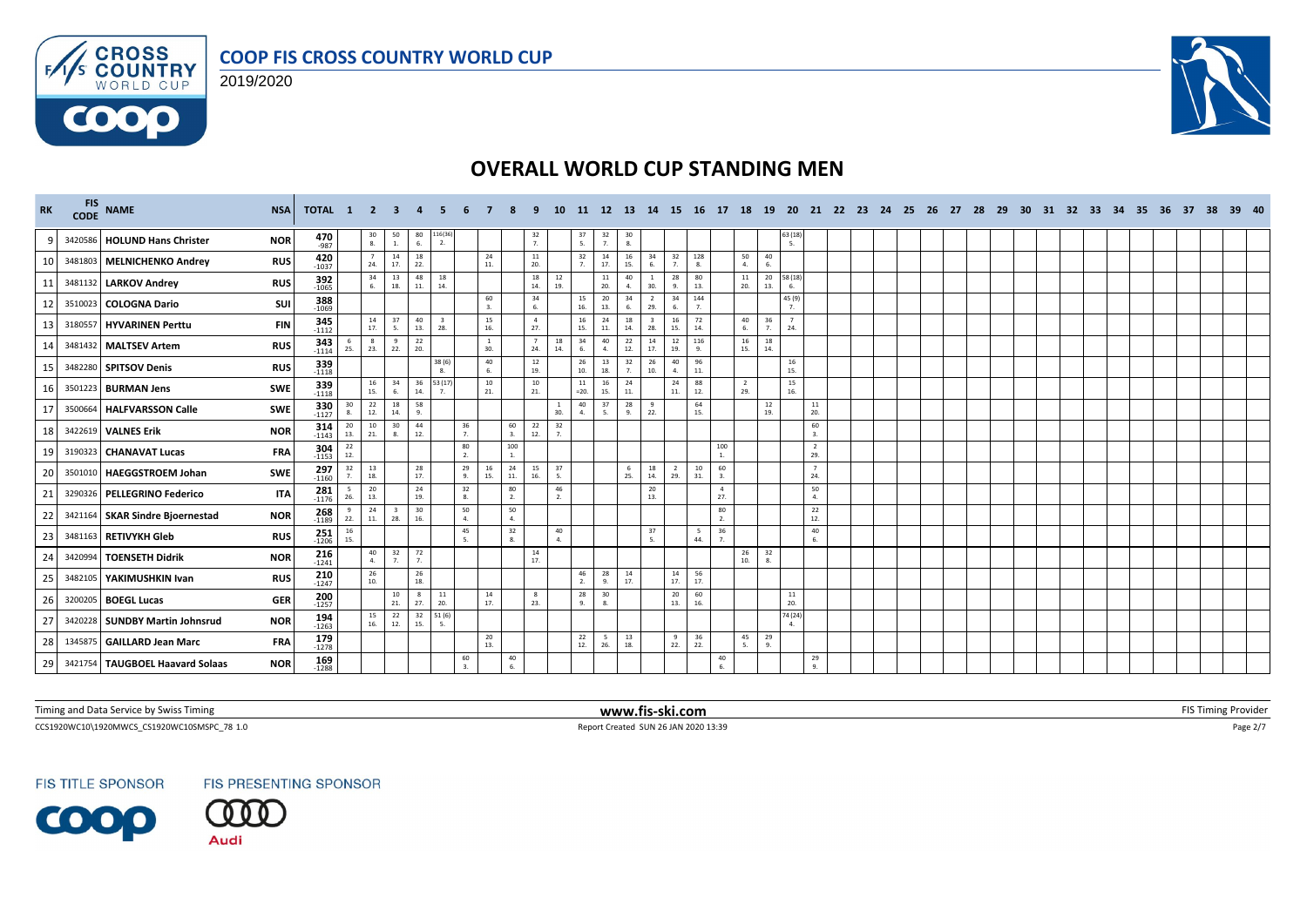





| RK | FIS NAME                          | <b>NSA</b> | <b>TOTAL 1 2 3</b>     |           |                     |                   |           |                       |                                          |                                                       |                                | <b>10</b>             |                                |                     |                       |                      |                 |           |                                |                                |                |            |  |  |  |  |  |  | 11 12 13 14 15 16 17 18 19 20 21 22 23 24 25 26 27 28 29 30 31 32 33 34 35 36 37 |  | 38 39 40 |  |
|----|-----------------------------------|------------|------------------------|-----------|---------------------|-------------------|-----------|-----------------------|------------------------------------------|-------------------------------------------------------|--------------------------------|-----------------------|--------------------------------|---------------------|-----------------------|----------------------|-----------------|-----------|--------------------------------|--------------------------------|----------------|------------|--|--|--|--|--|--|----------------------------------------------------------------------------------|--|----------|--|
| 30 | 3190345 JOUVE Richard             | <b>FRA</b> | $166$<br>-1291         | 43        |                     |                   |           |                       | $\begin{array}{c} 26 \\ 10. \end{array}$ | $\frac{45}{5}$                                        |                                | $\frac{43}{3}$        |                                |                     |                       |                      |                 |           | $\frac{9}{22}$ .               |                                |                |            |  |  |  |  |  |  |                                                                                  |  |          |  |
| 31 | 3422613 JENSSEN Jan Thomas        | <b>NOR</b> | $165$<br>$-1292$       |           |                     |                   |           |                       |                                          |                                                       | 30<br>8.                       | 14<br>17.             | 6<br>25.                       | 12<br>19.           | $\overline{4}$<br>27. | 32<br>$\overline{7}$ | 15<br>16.       | 52<br>18. |                                |                                |                |            |  |  |  |  |  |  |                                                                                  |  |          |  |
| 32 | 3190302 PARISSE Clement           | <b>FRA</b> | 164<br>$-1293$         |           |                     | 11<br>20.         |           |                       |                                          | 22<br>12.                                             | 6<br>25.                       |                       | 12<br>19.                      | 2<br>29.            | 9<br>22.              |                      | 18<br>14.       | 40<br>21. | 20<br>13.                      | 24<br>$\bf 11.$                |                |            |  |  |  |  |  |  |                                                                                  |  |          |  |
| 33 | 3510342 BAUMANN Jonas             | SUI        | $152 - 1305$           |           | $\frac{9}{22}$      |                   | 14<br>24. |                       |                                          | 9<br>22.                                              | 9<br>22.                       |                       | 11<br>$=20.$                   | $\mathbf{R}$<br>23. | 10<br>21.             |                      | $\frac{11}{20}$ | 44<br>20. |                                | $\overline{\mathbf{3}}$<br>28. | 24(4)<br>13.   |            |  |  |  |  |  |  |                                                                                  |  |          |  |
| 34 | 3190268 BACKSCHEIDER Adrien       | <b>FRA</b> | 146<br>$-1311$         |           |                     |                   |           |                       |                                          | 18<br>14.                                             |                                |                       | 8<br>23.                       | 9<br>22.            | 24.                   |                      | 22<br>12.       | 48<br>19. | 18<br>14.                      | 16<br>15.                      |                |            |  |  |  |  |  |  |                                                                                  |  |          |  |
| 35 | 3501255 SVENSSON Oskar            | SWE        | $139$ <sup>-1318</sup> | 34        |                     |                   |           |                       |                                          | $\overline{2}$<br>29.                                 |                                | 16<br>15.             |                                |                     |                       | 16<br>15.            |                 | 10<br>39. | 16<br>15.                      |                                |                | 45         |  |  |  |  |  |  |                                                                                  |  |          |  |
| 36 | 3190111 MANIFICAT Maurice         | <b>FRA</b> | 120<br>$-1337$         |           |                     | 20<br>13.         |           | 6<br>25.              |                                          | 45<br>5.                                              | $\overline{\mathbf{3}}$<br>28. |                       |                                | 6<br>25.            | 20<br>13.             |                      |                 | 20<br>26. |                                |                                |                |            |  |  |  |  |  |  |                                                                                  |  |          |  |
| 37 | 3020003 ESTEVE ALTIMIRAS Ireneu   | <b>AND</b> | 120<br>$-1337$         |           |                     |                   |           | $\overline{7}$<br>24. |                                          |                                                       |                                |                       |                                |                     | 15<br>16.             |                      | 30<br>8.        | 32<br>23. | 22<br>12.                      | 14<br>17.                      |                |            |  |  |  |  |  |  |                                                                                  |  |          |  |
| 38 | 3190282 JAY Renaud                | <b>FRA</b> | 111<br>$-1346$         |           |                     |                   |           |                       | $\overline{4}$<br>27.                    | $\begin{array}{c} 12 \\ 19. \end{array}$<br>12<br>19. |                                | 26<br>10.             |                                |                     |                       | 12<br>19.            |                 |           | 45<br>5.                       |                                |                |            |  |  |  |  |  |  |                                                                                  |  |          |  |
| 39 | 3500330 PETERSON Teodor           | <b>SWE</b> | $104 - 1353$           | 28        |                     |                   |           |                       | 22<br>12.                                | 18<br>14.                                             |                                |                       |                                |                     |                       |                      |                 |           | 20<br>13.                      |                                |                | 16<br>15.  |  |  |  |  |  |  |                                                                                  |  |          |  |
| 40 | 3190529 LAPALUS Hugo              | <b>FRA</b> | $104$<br>$-1353$       |           |                     |                   |           |                       |                                          | 8<br>23.                                              | $\overline{2}$<br>29.          |                       | 13<br>18.                      | 3<br>28.            |                       |                      | 26<br>10.       | 10<br>36. | 24<br>11.                      | 13<br>18.                      | 26.            |            |  |  |  |  |  |  |                                                                                  |  |          |  |
| 41 | 3200356 DOBLER Jonas              | <b>GER</b> | $98 - 1359$            |           |                     | $_{\rm 8}$<br>23. |           |                       |                                          | 26<br>10.                                             | 20<br>13.                      |                       |                                |                     |                       |                      |                 |           | 10<br>21.                      | 10<br>21.                      | 24<br>11.      |            |  |  |  |  |  |  |                                                                                  |  |          |  |
| 42 | 3290379 de FABIANI Francesco      | <b>ITA</b> | $95 - 1362$            | 23.       | <sup>1</sup><br>30. |                   |           |                       |                                          |                                                       |                                | 15<br>16.             |                                |                     |                       |                      |                 |           | 15<br>16.                      | 26<br>10.                      | 30 (17)<br>18. |            |  |  |  |  |  |  |                                                                                  |  |          |  |
| 43 | 3501340 GRATE Marcus              | SWE        | $89 - 1368$            |           |                     |                   |           |                       | 18<br>14.                                | 36<br>$\overline{7}$                                  |                                |                       |                                |                     |                       |                      |                 |           | 26<br>10.                      |                                |                | 9<br>22.   |  |  |  |  |  |  |                                                                                  |  |          |  |
| 44 | 3510377 HEDIGER Jovian            | SUI        | $85 - 1372$            | 13<br>18. |                     |                   |           |                       | 12<br>19.                                |                                                       |                                | 28<br>9               |                                |                     |                       |                      |                 |           | 14<br>17.                      |                                |                | 18<br>14.  |  |  |  |  |  |  |                                                                                  |  |          |  |
| 45 | 3180508 HAKOLA Ristomatti         | <b>FIN</b> | $81$<br>$1376$         | 15<br>16. |                     |                   |           |                       | 16<br>15.                                |                                                       |                                |                       |                                |                     |                       |                      |                 |           | 13<br>18.                      | $^{22}_{12}$                   | 10<br>21.      | - 5<br>26. |  |  |  |  |  |  |                                                                                  |  |          |  |
| 46 | 3421154 NYENGET Martin Loewstroem | <b>NOR</b> | $80 - 1377$            |           |                     |                   |           |                       |                                          |                                                       | 37<br>5.                       | 22<br>12.             | $\overline{\mathbf{3}}$<br>28. | 18<br>14.           |                       |                      |                 |           |                                |                                |                |            |  |  |  |  |  |  |                                                                                  |  |          |  |
| 47 | 3421316 AUNE Paal Troean          | <b>NOR</b> | 76<br>$-1381$          |           |                     |                   |           |                       |                                          | 26<br>10.                                             |                                |                       |                                |                     |                       |                      |                 |           | 50<br>4.                       |                                |                |            |  |  |  |  |  |  |                                                                                  |  |          |  |
| 48 | 3422115   TEFRE Gjoeran           | <b>NOR</b> | $76 - 1381$            |           |                     |                   |           |                       |                                          | 29<br>9.                                              |                                |                       |                                |                     |                       |                      |                 |           | $5^{\circ}$<br>8<br>26.<br>23. | $\overline{2}$<br>29.          |                | 32<br>8.   |  |  |  |  |  |  |                                                                                  |  |          |  |
| 49 | 3220016 YOUNG Andrew              | <b>GBR</b> | $76 - 1381$            |           |                     |                   |           |                       | 10<br>21.                                | 32<br>8.                                              |                                |                       |                                |                     |                       |                      |                 |           | 18<br>12<br>14.<br>19.         | $\overline{4}$<br>27.          |                |            |  |  |  |  |  |  |                                                                                  |  |          |  |
| 50 | 3560101 SIMENC Miha               | <b>SLO</b> | $69 - 1388$            |           |                     |                   |           |                       | 8<br>23.                                 |                                                       |                                | $\overline{4}$<br>27. |                                |                     |                       | 30<br>8.             |                 | 5<br>54.  | $\overline{7}$<br>24.          |                                |                | 15<br>16.  |  |  |  |  |  |  |                                                                                  |  |          |  |

Timing and Data Service by Swiss Timing **EXTIMING 2008 WWW.fis-ski.com WWW.fis-ski.com** FIS Timing Provider

CCS1920WC10\1920MWCS\_CS1920WC10SMSPC\_78 1.0 Report Created SUN 26 JAN 2020 13:39 Page 3/7

**FIS TITLE SPONSOR** 

FIS PRESENTING SPONSOR

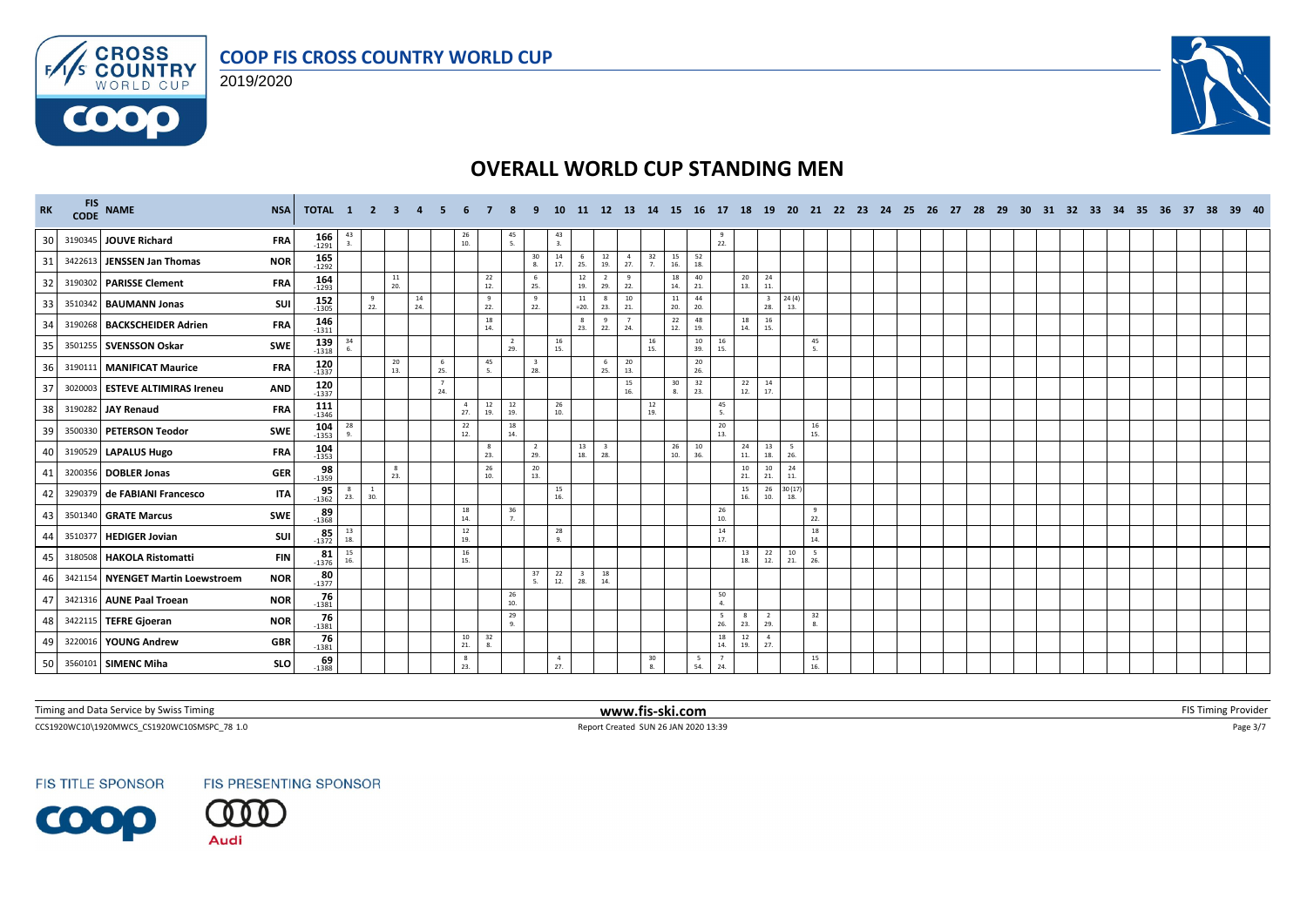

2019/2020



# **OVERALL WORLD CUP STANDING MEN**

| RK | FIS NAME                       | <b>NSA</b> | <b>TOTAL 1 2 3</b>    |                       |                                         |                                         | $\mathbf{A}$          |                       |                                          |            |                        | 10                                       | <b>11</b>             | 12 13 14              |                                          |                 |                                        | 15 16 17                                 |                                     | <b>18</b><br>- 19 | - 20                      |                                          |  | 21 22 23 24 25 26 27 |  | - 28 | 29 30 |  | 31 32 33 34 35 |  | 36 37 |  | 38 39 40 |
|----|--------------------------------|------------|-----------------------|-----------------------|-----------------------------------------|-----------------------------------------|-----------------------|-----------------------|------------------------------------------|------------|------------------------|------------------------------------------|-----------------------|-----------------------|------------------------------------------|-----------------|----------------------------------------|------------------------------------------|-------------------------------------|-------------------|---------------------------|------------------------------------------|--|----------------------|--|------|-------|--|----------------|--|-------|--|----------|
| 51 | 3430249 BURY Dominik           | <b>POL</b> | $69 - 1388$           |                       |                                         | $\begin{array}{c} 12 \\ 19 \end{array}$ |                       |                       |                                          |            |                        |                                          | 24.                   | $\frac{10}{21}$       | $\frac{3}{28}$                           |                 | $\frac{8}{23}$ .                       | $\frac{28}{24}$                          |                                     |                   | 1<br>30.                  |                                          |  |                      |  |      |       |  |                |  |       |  |          |
| 52 | 3510351 FURGER Roman           | SUI        | 66<br>$-1391$         |                       |                                         |                                         |                       |                       |                                          | 3<br>28.   | 16                     | 20<br>15. 13.                            |                       |                       | $\mathbf{1}$<br>30.                      |                 | $\begin{array}{c} 6 \\ 25 \end{array}$ | 20<br>27.                                |                                     |                   |                           |                                          |  |                      |  |      |       |  |                |  |       |  |          |
| 53 | 3530120 HAMILTON Simeon        | <b>USA</b> | 62<br>$-1395$         |                       |                                         |                                         |                       |                       | 40<br>6.                                 | 22<br>12.  |                        |                                          |                       |                       |                                          |                 |                                        |                                          |                                     |                   |                           |                                          |  |                      |  |      |       |  |                |  |       |  |          |
| 54 | 3200210 EISENLAUER Sebastian   | <b>GER</b> | $61 - 1396$           |                       | $\begin{array}{c} 6 \\ 25. \end{array}$ |                                         |                       |                       |                                          |            |                        |                                          |                       |                       | $\frac{2}{29}$ .                         | 24<br>$\bf 11.$ | $\frac{5}{26}$                         | 24<br>25.                                |                                     |                   |                           |                                          |  |                      |  |      |       |  |                |  |       |  |          |
| 55 | 3200376 NOTZ Florian           | <b>GER</b> | 60<br>$-1397$         |                       |                                         |                                         |                       |                       |                                          |            | 1<br>30.               |                                          |                       | $\overline{7}$<br>24. |                                          |                 |                                        |                                          |                                     | 14<br>17.         | 15<br>23(5)<br>16.<br>14. |                                          |  |                      |  |      |       |  |                |  |       |  |          |
| 56 | 3220002 MUSGRAVE Andrew        | <b>GBR</b> | 60<br>$-1397$         |                       |                                         | 15<br>16.                               |                       | 13<br>18.             |                                          |            |                        |                                          | 18<br>14.             | $\overline{4}$<br>27. |                                          |                 |                                        | 10<br>32.                                |                                     |                   |                           |                                          |  |                      |  |      |       |  |                |  |       |  |          |
| 57 | 3510534 KLEE Beda              | SUI        | 56<br>$-1401$         |                       |                                         | $\overline{4}$<br>27.                   | 6<br>28.              |                       |                                          | -5<br>26.  |                        |                                          | $\overline{2}$<br>29. |                       | - 5<br>26.                               |                 |                                        | $\begin{array}{c} 20 \\ 28. \end{array}$ | 9                                   | 5<br>26.<br>22.   |                           |                                          |  |                      |  |      |       |  |                |  |       |  |          |
| 58 | 3482119 CHERVOTKIN Alexey      | <b>RUS</b> | $\frac{52}{-1405}$    |                       |                                         |                                         |                       |                       |                                          |            |                        |                                          |                       |                       |                                          |                 |                                        |                                          | 29<br>$\mathbf{q}$                  | 11<br>20.         | 12<br>19.                 |                                          |  |                      |  |      |       |  |                |  |       |  |          |
| 59 | 3180861 MAEKI Joni             | <b>FIN</b> | $52$<br>-1405         | 24<br>11.             |                                         |                                         |                       |                       |                                          | 20<br>13.  |                        |                                          |                       |                       |                                          |                 |                                        |                                          | 8<br>23.                            |                   |                           |                                          |  |                      |  |      |       |  |                |  |       |  |          |
| 60 | 3190353 CHAUVIN Valentin       | <b>FRA</b> | $49$ <sub>-1408</sub> | 10<br>21.             |                                         |                                         |                       |                       |                                          |            |                        |                                          |                       |                       |                                          |                 |                                        |                                          | $\overline{\mathbf{3}}$<br>3<br>28. | 7<br>28.<br>24.   |                           | $\begin{array}{c} 26 \\ 10. \end{array}$ |  |                      |  |      |       |  |                |  |       |  |          |
| 61 | 3480695 BESSMERTNYKH Alexander | <b>RUS</b> | 47<br>$-1410$         |                       |                                         |                                         |                       |                       |                                          |            |                        |                                          |                       |                       |                                          |                 |                                        |                                          |                                     | 8<br>23.<br>24.   | 32(6)<br>10.              |                                          |  |                      |  |      |       |  |                |  |       |  |          |
| 62 | 3500991   WESTBERG Karl-Johan  | SWE        | 47<br>$-1410$         |                       |                                         |                                         |                       |                       |                                          | 2<br>29.   |                        | $\begin{array}{c} 13 \\ 18. \end{array}$ | 1<br>30.              |                       |                                          | $\frac{11}{20}$ |                                        | $\frac{20}{30}$                          |                                     |                   |                           |                                          |  |                      |  |      |       |  |                |  |       |  |          |
| 63 | 3290383 RASTELLI Maicol        | <b>ITA</b> | 46<br>$-1411$         | $\overline{a}$<br>27. |                                         |                                         |                       |                       |                                          |            |                        | $\overline{2}$<br>29.                    |                       |                       |                                          | 10<br>21.       |                                        | 5<br>51.                                 | $\frac{11}{20}$                     |                   |                           | 14<br>17.                                |  |                      |  |      |       |  |                |  |       |  |          |
| 64 | 3180865 VUORINEN Lauri         | <b>FIN</b> | $43 - 1414$           | 12<br>19.             |                                         |                                         |                       |                       | $\begin{array}{c} 11 \\ 20. \end{array}$ |            |                        |                                          |                       |                       |                                          |                 |                                        |                                          |                                     |                   |                           | 20<br>13.                                |  |                      |  |      |       |  |                |  |       |  |          |
| 65 | 3482350 POROSHKIN Ilia         | <b>RUS</b> | 41<br>$-1416$         |                       | 11<br>20.                               | - 6<br>25.                              | 20<br>21.             | $\overline{4}$<br>27. |                                          |            |                        |                                          |                       |                       |                                          |                 |                                        |                                          |                                     |                   |                           |                                          |  |                      |  |      |       |  |                |  |       |  |          |
| 66 | 3481161 BELOV Evgeniy          | <b>RUS</b> | $40 - 1417$           |                       |                                         |                                         |                       | 3(1)<br>29.           |                                          |            |                        |                                          |                       |                       |                                          |                 |                                        |                                          |                                     |                   | 37(8)<br>9.               |                                          |  |                      |  |      |       |  |                |  |       |  |          |
| 67 | 3420365 BRANDSDAL Eirik        | <b>NOR</b> | $39$ <sub>1418</sub>  |                       |                                         |                                         |                       |                       |                                          | 15<br>16.  |                        |                                          |                       |                       |                                          |                 |                                        |                                          | 24<br>11.                           |                   |                           |                                          |  |                      |  |      |       |  |                |  |       |  |          |
| 68 | 3290407 SALVADORI Giandomenico | <b>ITA</b> | 39<br>$-1418$         |                       |                                         |                                         |                       |                       |                                          |            |                        |                                          |                       | 1<br>30.              | $\begin{array}{c} 12 \\ 19. \end{array}$ |                 |                                        | 20<br>29.                                |                                     |                   | $\frac{6}{25}$            |                                          |  |                      |  |      |       |  |                |  |       |  |          |
| 69 | 3180301 LEHTONEN Lari          | <b>FIN</b> | $38 - 1419$           |                       | 12<br>19.                               |                                         | $\frac{16}{23}$       |                       |                                          |            |                        |                                          |                       |                       |                                          |                 |                                        | 10<br>38.                                |                                     |                   |                           |                                          |  |                      |  |      |       |  |                |  |       |  |          |
| 70 | 3530583 HANNEMAN Logan         | <b>USA</b> | $36 - 1421$           |                       |                                         |                                         |                       |                       |                                          | - 6<br>25. |                        | 10<br>21.                                |                       |                       |                                          | 13<br>18.       |                                        | 5<br>56.                                 | $\overline{2}$<br>29.               |                   |                           |                                          |  |                      |  |      |       |  |                |  |       |  |          |
| 71 | 3150570 NOVAK Michal           | <b>CZE</b> | $34 - 1423$           |                       |                                         | $\overline{7}$<br>24.                   | $\overline{2}$<br>30. |                       | 7<br>24.                                 | 13<br>18.  | $5\overline{5}$<br>26. |                                          |                       |                       |                                          |                 |                                        |                                          |                                     |                   |                           |                                          |  |                      |  |      |       |  |                |  |       |  |          |

Timing and Data Service by Swiss Timing **EXTIMING 2008 WWW.fis-ski.com WWW.fis-ski.com** FIS Timing Provider

CCS1920WC10\1920MWCS\_CS1920WC10SMSPC\_78 1.0 Report Created SUN 26 JAN 2020 13:39 Page 4/7

**FIS TITLE SPONSOR** 

FIS PRESENTING SPONSOR

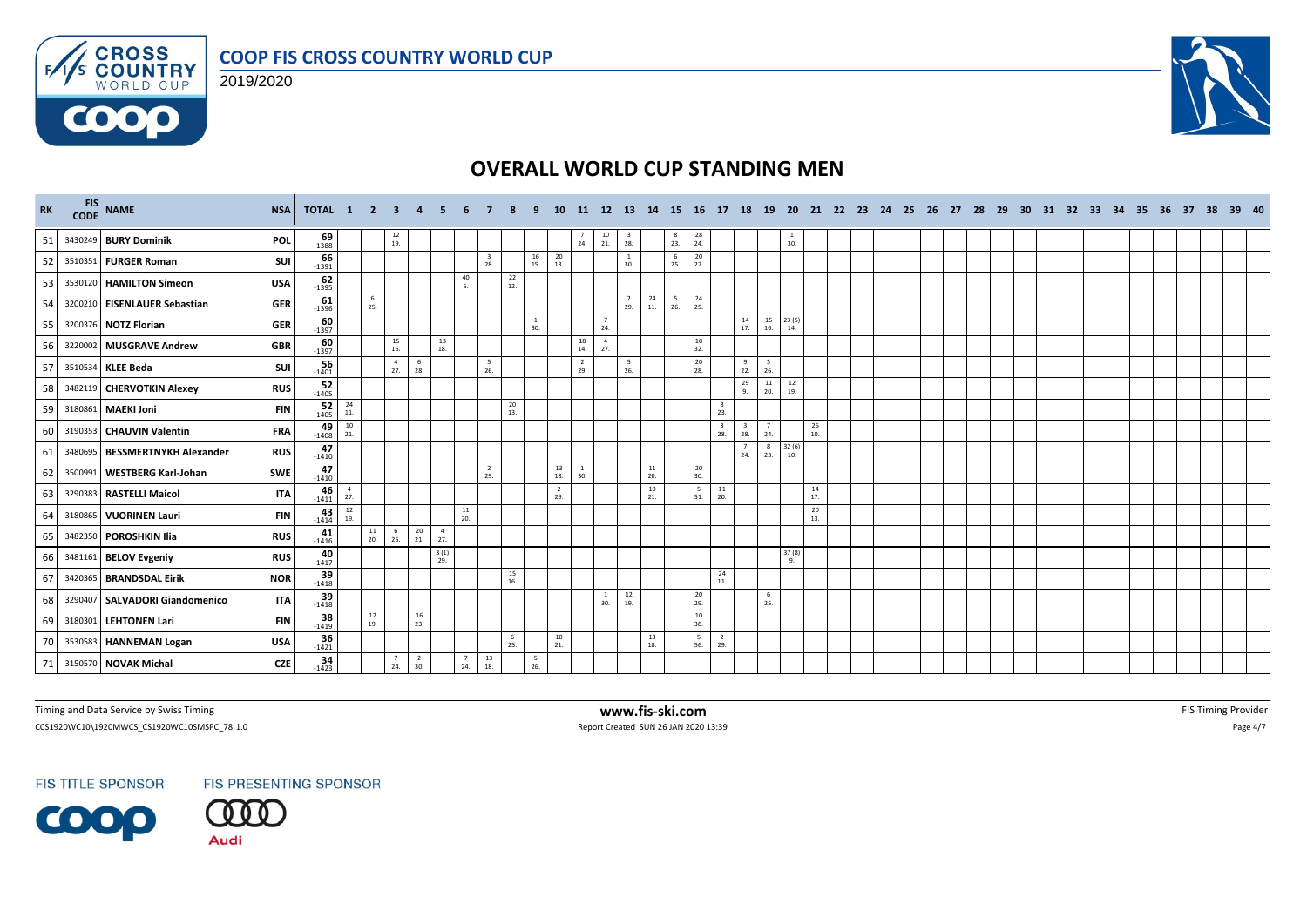





| RK | FIS NAME                       | <b>NSA</b> | <b>TOTAL 1 2 3</b>    |           |  |                 |                                          |          |                                          | 10              |           |  |           |                |               |                                         |              |                                          |  | 11 12 13 14 15 16 17 18 19 20 21 22 23 24 25 26 27 28 |  | - 29 |  |  | 30 31 32 33 34 35 36 37 |  | 38 39 40 |  |
|----|--------------------------------|------------|-----------------------|-----------|--|-----------------|------------------------------------------|----------|------------------------------------------|-----------------|-----------|--|-----------|----------------|---------------|-----------------------------------------|--------------|------------------------------------------|--|-------------------------------------------------------|--|------|--|--|-------------------------|--|----------|--|
| 72 | 3422358 ARNESEN Harald Astrup  | <b>NOR</b> | $32 - 1425$           |           |  |                 |                                          |          |                                          |                 |           |  |           |                |               | $\begin{array}{c} 32 \\ 8. \end{array}$ |              |                                          |  |                                                       |  |      |  |  |                         |  |          |  |
| 73 | 3510479 RUEESCH Jason          | SUI        | $30 - 1427$           |           |  | 9<br>22.        |                                          |          |                                          |                 |           |  |           | $\frac{3}{28}$ | 10<br>40.     |                                         | 8<br>23.     |                                          |  |                                                       |  |      |  |  |                         |  |          |  |
| 74 | 3422161 STADAAS Kasper         | <b>NOR</b> | $29$<br>-1428         |           |  |                 |                                          |          |                                          |                 |           |  |           |                |               | 29<br>9.                                |              |                                          |  |                                                       |  |      |  |  |                         |  |          |  |
| 75 | 3481988 SEMIKOV Ilia           | <b>RUS</b> | $\frac{29}{1428}$     | 26<br>10. |  |                 |                                          |          |                                          |                 |           |  |           |                |               |                                         |              | $\frac{3}{28}$                           |  |                                                       |  |      |  |  |                         |  |          |  |
| 76 | 3220033 CLUGNET James          | <b>GBR</b> | $\frac{29}{1428}$     |           |  |                 | $\overline{2}$<br>29.                    |          |                                          | - 5<br>26.      |           |  |           |                |               | 22<br>12.                               |              |                                          |  |                                                       |  |      |  |  |                         |  |          |  |
| 77 | 3530713 BOLGER Kevin           | <b>USA</b> | $29$<br>-1428         |           |  |                 | <sup>1</sup><br>30.                      |          | 13<br>18.                                | 9<br>22.        |           |  |           |                |               | 6<br>25.                                |              |                                          |  |                                                       |  |      |  |  |                         |  |          |  |
| 78 | 3181098 SUHONEN Verneri        | <b>FIN</b> | $28 - 1429$           |           |  |                 | $\begin{array}{c} 15 \\ 16. \end{array}$ |          |                                          |                 |           |  |           |                |               | 13<br>18.                               |              |                                          |  |                                                       |  |      |  |  |                         |  |          |  |
| 79 | 3290446 ZELGER Stefan          | <b>ITA</b> | $28$<br>1429          |           |  |                 |                                          |          | 24.                                      | 6<br>25.        |           |  | 15<br>16. |                |               |                                         |              |                                          |  |                                                       |  |      |  |  |                         |  |          |  |
| 80 | 3481775 KRASNOV Andrey         | <b>RUS</b> | 28<br>$-1429$         |           |  |                 |                                          |          | $_{\rm 8}$<br>23.                        |                 |           |  |           |                |               | $\frac{10}{21}$                         |              | $\begin{array}{c} 10 \\ 21. \end{array}$ |  |                                                       |  |      |  |  |                         |  |          |  |
| 81 | 3290533 HELLWEGER Michael      | <b>ITA</b> | 27<br>$-1430$         |           |  |                 |                                          |          | $\begin{array}{c} 16 \\ 15. \end{array}$ | $\frac{11}{20}$ |           |  |           |                |               |                                         |              |                                          |  |                                                       |  |      |  |  |                         |  |          |  |
| 82 | 3482806 TERENTEV Alexander     | <b>RUS</b> | 27<br>$-1430$         |           |  |                 | $\frac{14}{17}$                          |          |                                          |                 |           |  |           |                |               |                                         |              | 13<br>18.                                |  |                                                       |  |      |  |  |                         |  |          |  |
| 83 | 3120031 SUN Qinghai            | <b>CHN</b> | $25 - 1432$           |           |  |                 |                                          |          | 10<br>21.                                |                 |           |  |           |                |               | 15<br>16.                               |              |                                          |  |                                                       |  |      |  |  |                         |  |          |  |
| 84 | 3482932 ARDASHEV Sergey        | <b>RUS</b> | $24 - 1433$           |           |  |                 |                                          |          |                                          |                 |           |  |           |                |               |                                         |              | 24<br>11.                                |  |                                                       |  |      |  |  |                         |  |          |  |
| 85 | 3200072 KATZ Andreas           | <b>GER</b> | $\frac{24}{1433}$     |           |  |                 |                                          |          |                                          |                 |           |  |           |                |               |                                         | 24(2)<br>12. |                                          |  |                                                       |  |      |  |  |                         |  |          |  |
| 86 | 3300494 BABA Naoto             | <b>JPN</b> | 24<br>$-1433$         |           |  | $\frac{10}{21}$ |                                          |          |                                          |                 |           |  |           |                |               |                                         | 14<br>17.    |                                          |  |                                                       |  |      |  |  |                         |  |          |  |
| 87 | 3460018 PEPENE Paul Constantin | ROU        | $23 - 1434$           |           |  |                 |                                          | 6<br>25. |                                          |                 |           |  |           | $\frac{7}{24}$ | $10\,$<br>34. |                                         |              |                                          |  |                                                       |  |      |  |  |                         |  |          |  |
| 88 | 3422186 TURTVEIT Vebjoern      | <b>NOR</b> | $22$<br>-1435         |           |  | 22<br>12.       |                                          |          |                                          |                 |           |  |           |                |               |                                         |              |                                          |  |                                                       |  |      |  |  |                         |  |          |  |
| 89 | 3190548 CHAPPAZ Jules          | <b>FRA</b> | $21$ <sub>-1436</sub> |           |  |                 |                                          |          |                                          |                 | 20<br>13. |  |           |                |               | <sup>1</sup><br>30.                     |              |                                          |  |                                                       |  |      |  |  |                         |  |          |  |
| 90 | 3150637 PECHOUSEK Jan          | <b>CZE</b> | 21<br>$-1436$         |           |  |                 |                                          |          | 9<br>22.                                 |                 |           |  |           |                |               | 12<br>19.                               |              |                                          |  |                                                       |  |      |  |  |                         |  |          |  |
| 91 | 3501278 PERSSON Anton          | SWE        | $20 - 1437$           |           |  |                 | 20<br>13.                                |          |                                          |                 |           |  |           |                |               |                                         |              |                                          |  |                                                       |  |      |  |  |                         |  |          |  |
| 92 | 3422521 AUGDAL Eirik Sverdrup  | <b>NOR</b> | 20<br>$-1437$         |           |  | 20<br>13.       |                                          |          |                                          |                 |           |  |           |                |               |                                         |              |                                          |  |                                                       |  |      |  |  |                         |  |          |  |

Timing and Data Service by Swiss Timing **EXTIMING 2008 WWW.fis-ski.com WWW.fis-ski.com** FIS Timing Provider

CCS1920WC10\1920MWCS\_CS1920WC10SMSPC\_78 1.0 Report Created SUN 26 JAN 2020 13:39 Page 5/7

**FIS TITLE SPONSOR** 



**Audi**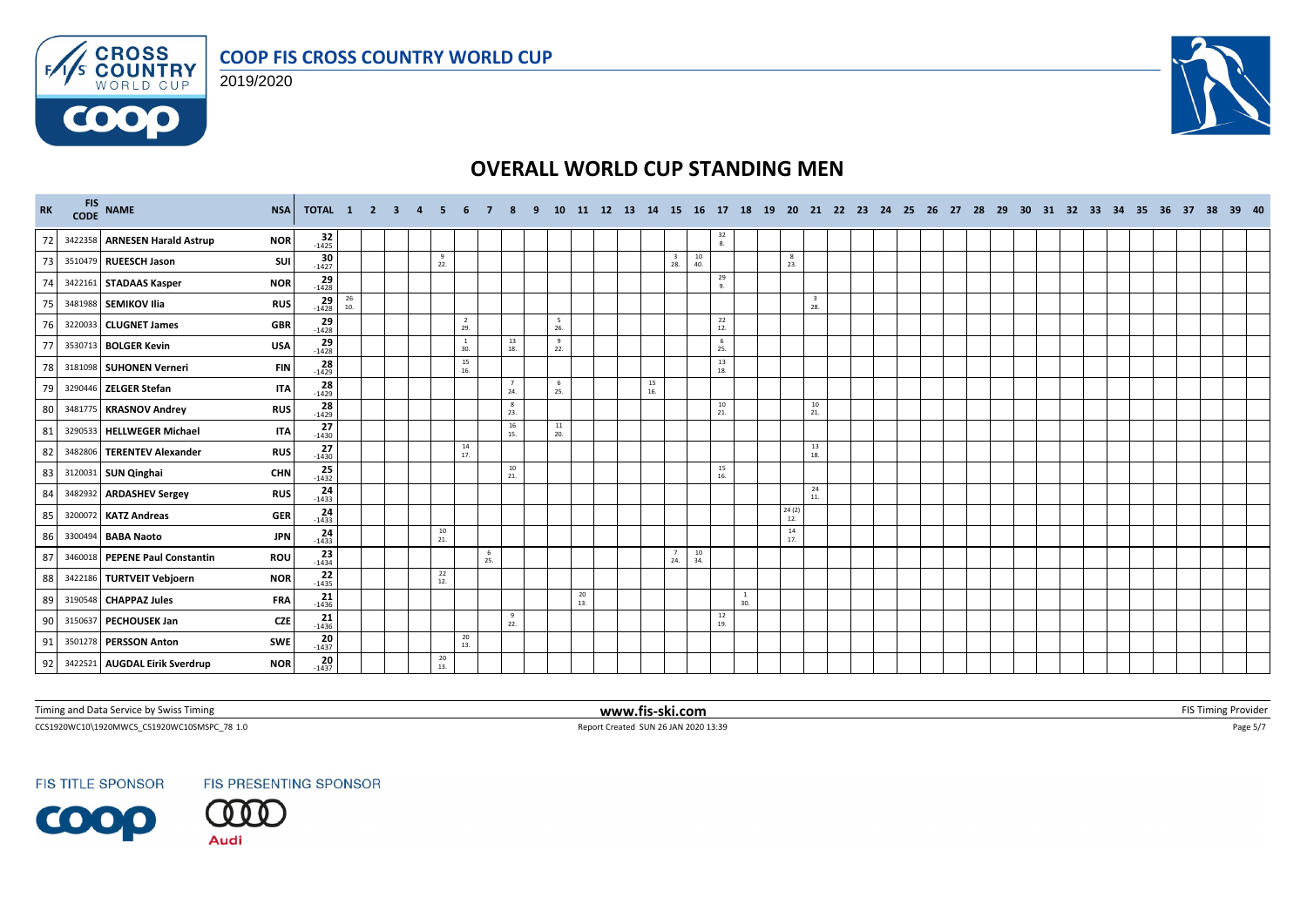





| RK  | FIS NAME                    | <b>NSA</b> | TOTAL 1 2 3 4         |           |                                |                       |                       |                     |                |                       |                       | <b>10</b> |                       |  |                       |                     |            |                       |                       |                                |                       |  |  |  |  |  |  | 11 12 13 14 15 16 17 18 19 20 21 22 23 24 25 26 27 28 29 30 31 32 33 34 35 36 37 38 39 40 |  |  |
|-----|-----------------------------|------------|-----------------------|-----------|--------------------------------|-----------------------|-----------------------|---------------------|----------------|-----------------------|-----------------------|-----------|-----------------------|--|-----------------------|---------------------|------------|-----------------------|-----------------------|--------------------------------|-----------------------|--|--|--|--|--|--|-------------------------------------------------------------------------------------------|--|--|
| 93  | 3120068 WANG Qiang          | <b>CHN</b> | $20 - 1437$           |           |                                |                       |                       |                     | $\frac{6}{25}$ |                       | $\frac{14}{17}$       |           |                       |  |                       |                     |            |                       |                       |                                |                       |  |  |  |  |  |  |                                                                                           |  |  |
| 94  | 3180984 LEPISTO Lauri       | <b>FIN</b> | $20 - 1437$           | 2<br>29.  |                                |                       |                       |                     |                |                       |                       |           |                       |  | - 5<br>26.            |                     | 5<br>43.   |                       |                       |                                | 8<br>23.              |  |  |  |  |  |  |                                                                                           |  |  |
| 95  | 3490145 ROJO Imanol         | ESP        | 20<br>$-1437$         |           |                                |                       |                       | <sup>1</sup><br>30. |                | $\overline{4}$<br>27. |                       |           |                       |  |                       |                     | 10<br>37.  | -5<br>26.             |                       |                                |                       |  |  |  |  |  |  |                                                                                           |  |  |
| 96  | 3530496 NORRIS David        | <b>USA</b> | $19\n1438$            |           |                                |                       |                       |                     |                |                       |                       |           |                       |  |                       | <sup>1</sup><br>30. | 10<br>35.  | $\overline{4}$<br>27. | $\overline{1}$<br>30. | $\overline{\mathbf{3}}$<br>28. |                       |  |  |  |  |  |  |                                                                                           |  |  |
| 97  | 3500015 RICHARDSSON Daniel  | SWE        | $17 - 1440$           |           |                                |                       |                       |                     |                |                       |                       |           |                       |  |                       |                     |            | - 6<br>25.            | 9<br>22.              | $\overline{2}$<br>29.          |                       |  |  |  |  |  |  |                                                                                           |  |  |
| 98  | 3510366   SCHNIDER Ueli     | SUI        | 17<br>$-1440$         |           |                                |                       |                       |                     |                |                       |                       |           |                       |  | 7<br>24.              |                     | 10<br>33.  |                       |                       |                                |                       |  |  |  |  |  |  |                                                                                           |  |  |
| 99  | 3422263 KVAALE Gaute        | <b>NOR</b> | $16 - 1441$           |           |                                |                       |                       | 16<br>15.           |                |                       |                       |           |                       |  |                       |                     |            |                       |                       |                                |                       |  |  |  |  |  |  |                                                                                           |  |  |
| 100 | 3180436 MIKKONEN Juho       | <b>FIN</b> | $16 - 1441$           | 11<br>20. | $5\overline{5}$<br>26.         |                       |                       |                     |                |                       |                       |           |                       |  |                       |                     |            |                       |                       |                                |                       |  |  |  |  |  |  |                                                                                           |  |  |
| 101 | 3501297 SANDSTROEM Bjoern   | SWE        | 16<br>$-1441$         |           | $\frac{4}{27}$                 | $\overline{2}$<br>29. | $\frac{10}{26}$       |                     |                |                       |                       |           |                       |  |                       |                     |            |                       |                       |                                |                       |  |  |  |  |  |  |                                                                                           |  |  |
| 102 | 3530511 BJORNSEN Erik       | <b>USA</b> | 16<br>$-1441$         |           | $\overline{\mathbf{3}}$<br>28. | 30.                   | $\frac{12}{25}$       |                     |                |                       |                       |           |                       |  |                       |                     |            |                       |                       |                                |                       |  |  |  |  |  |  |                                                                                           |  |  |
| 103 | 3420577 DYRHAUG Niklas      | <b>NOR</b> | $15 - 1442$           |           |                                |                       |                       | 15<br>16.           |                |                       |                       |           |                       |  |                       |                     |            |                       |                       |                                |                       |  |  |  |  |  |  |                                                                                           |  |  |
| 104 | 3422803 STENSHAGEN Mattis   | <b>NOR</b> | $14$<br>-1443         |           |                                |                       |                       | 14<br>17.           |                |                       |                       |           |                       |  |                       |                     |            |                       |                       |                                |                       |  |  |  |  |  |  |                                                                                           |  |  |
| 105 | 3390169 KILP Marko          | <b>EST</b> | $14 - 1443$           | 14<br>17. |                                |                       |                       |                     |                |                       |                       |           |                       |  |                       |                     |            |                       |                       |                                |                       |  |  |  |  |  |  |                                                                                           |  |  |
| 106 | 3660065 SEMENOV Michail     | <b>BLR</b> | $14$<br>$1443$        |           |                                | 5<br>26.              | $\overline{4}$<br>29. |                     |                |                       |                       |           |                       |  |                       |                     | -5<br>46.  |                       |                       |                                |                       |  |  |  |  |  |  |                                                                                           |  |  |
| 107 | 3430233 BURY Kamil          | <b>POL</b> | $13 - 1444$           |           |                                |                       |                       |                     |                |                       |                       |           |                       |  | $\overline{4}$<br>27. |                     | - 5<br>42. |                       |                       |                                | $\overline{4}$<br>27. |  |  |  |  |  |  |                                                                                           |  |  |
| 108 | 3422474 BRUVOLL Ole Joergen | <b>NOR</b> | $12 - 1445$           |           |                                |                       |                       | 12<br>19.           |                |                       |                       |           |                       |  |                       |                     |            |                       |                       |                                |                       |  |  |  |  |  |  |                                                                                           |  |  |
| 109 | 3670115 PUKHKALO Vitaliy    | <b>KAZ</b> | $11$ <sub>-1446</sub> |           |                                |                       |                       |                     |                | $\overline{7}$<br>24. |                       |           | $\overline{4}$<br>27. |  |                       |                     |            |                       |                       |                                |                       |  |  |  |  |  |  |                                                                                           |  |  |
| 110 | 3560121 LAMPIC Janez        | SLO        | $11$ <sub>-1446</sub> | 24.       |                                |                       |                       |                     |                |                       | $\overline{4}$<br>27. |           |                       |  |                       |                     |            |                       |                       |                                |                       |  |  |  |  |  |  |                                                                                           |  |  |
| 111 | 3670049 VOLOTKA Denis       | <b>KAZ</b> | $\frac{11}{1446}$     |           |                                |                       |                       |                     |                |                       |                       |           |                       |  | 6<br>25.              |                     | 5<br>50.   |                       |                       |                                |                       |  |  |  |  |  |  |                                                                                           |  |  |
| 112 | 3481755 VOKUEV Ermil        | <b>RUS</b> | $\frac{9}{-1448}$     |           |                                |                       |                       |                     |                |                       |                       |           |                       |  |                       |                     |            |                       |                       | 9<br>22.                       |                       |  |  |  |  |  |  |                                                                                           |  |  |
|     | 113 3290712 GRAZ Davide     | <b>ITA</b> | 9<br>$-1448$          |           |                                |                       |                       |                     | 9<br>22.       |                       |                       |           |                       |  |                       |                     |            |                       |                       |                                |                       |  |  |  |  |  |  |                                                                                           |  |  |

Timing and Data Service by Swiss Timing **EXTIMING 2008 WWW.fis-ski.com WWW.fis-ski.com** FIS Timing Provider

CCS1920WC10\1920MWCS\_CS1920WC10SMSPC\_78 1.0 Report Created SUN 26 JAN 2020 13:39 Page 6/7

**FIS TITLE SPONSOR** 

**COOP** 



**Audi**